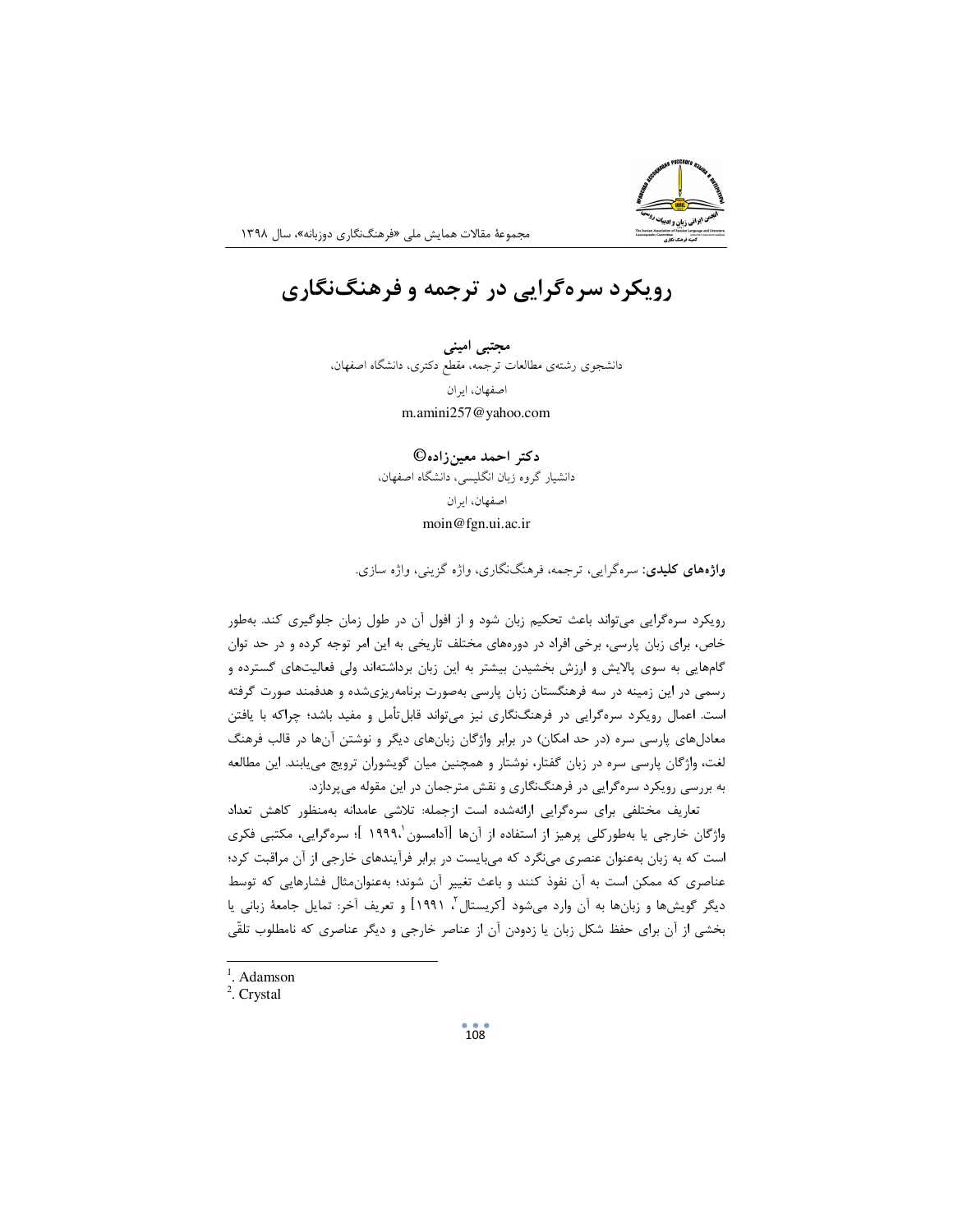میشوند. این فرآیند تمام سطوح زبانشناسی را در بر میگیرد ولی نمود اصلی آن در سطح واژگان است [توماس ٰ، ١٩٩١]. صرفنظر از جزئيات تعاريف، نكتهٔ مشترک تعاريف، همان پاسداري از زبان به اَشكال مختلف است: توجه به زبان نهتنها بهعنوان ابزار ايجاد ارتباط ميان گويشوران آن، بلكه بهعنوان موجودي زنده که نیاز به مراقبت دارد.

افراد و گروههای مختلفی در جامعه می توانند در امر سرهگرایی نقش داشته باشند. یکی از مهمترین این گروهها مترجمان هستند؛ چراکه در فرآیند ترجمه، واژگانی میتوانند به زبان مقصد راه یابند که قبلاً معادل نداشتهاند. اگر در این فرآیند، مترجمان سرهگرایی را در نظر گرفته و در مرحلهٔ بعد با مشارکت در فرهنگنگاری نیز معادلهای خود را با مشورت افراد دیگر اهل فن اعمال کنند، نقش بسیار مهمی در این رویکرد خواهند داشت. درنتیجه، شاهد نگارش فرهنگهایی خواهیم بود که در عین رسیدن به هدف اول خود که نگارش فرهنگ لغت بوده، با تولید واژگان سره به پالایش زبان نیز کمک کر دہاند.

مترجمان از سویی مصرفکنندگان واژگان تولیدی فرهنگستان و نهادهای دیگر و از سویی تولید-کننده و واژهسازانی هستند که طی فرآیند ترجمه قادرند \_در صورت نیاز و بسته به نوع متن و با رعایت اصول واژەسازی\_ واژگانی مناسب بسازند؛ بنابراین لازم است مترجمان، طی تحصیلات خود به شکل عمیق با فرآیندهای واژهسازی و سرهگرایی آشنا شوند تا با بهکارگیری آنها هنگام ترجمه، فرهنگ-نگاری یا آموزش به دانشجویان خود، به پالایش و استحکام زبان پارسی کمک کنند؛ چراکه توجه به این مقوله باعث ارتقاي شأن زبان پارسي بهعنوان ميراث ارزشمند و حامل فرهنگ كهن ايرانيان ميشود.

در این بخش، برای نمونه، به تعدادی واژگان مناسب به لحاظ ساختار و کاربرد اشاره میشود که می توان از آنها بهمثابه الگویی در فرآیندهای واژهگزینی و فرهنگنگاری بهره برد، صرفنظر از این که حاصل کار کدام فرهنگستان بودهاند. پاول ۲۸۳۱) واژگان ذیل را موفق برمیشمرد: درآمد، ماما، نانوا، بیمه، نخستوزیر، زیردریایی، کالا. دربارهٔ واژگان گردشپذیر موفق یا تا حدی موفق نیز میتوان به این نمونهها اشاره کرد: پژوهش، پژوهانه، پژوهشگر؛ رایزنی، رایانه؛ دانش، دانشگاه، دانشمند. دلیل موفقیت این واژگان و واژگان مشابه این بوده است که علاوه بر ساختار ساده، بین گویشوران نیز بهطور کامل جا افتادهاند.

نکتهٔ حائز اهمیت در سرهگرایی این است که مترجمان و افراد دیگر اهل فن در واژهگزینی و واژه-سازی، هوشمندانه و با نگرش عمیق عمل کنند. بدین معنی که تمام جوانب واژهٔ مناسب را در نظر بگیرند و واژهای را برگزینند که در مقایسه با دیگر واژگان، مناسبترین است. در این فرآیند، جایی برای تعصباتی نظیر ملی گرایی افراطی وجود ندارد. گاهی قرض گیری و گر تهبرداری بسیار مناسب تر از واژهای است که طبق اصول واژهگزینی مناسب نیست و کاربرد آن هیچ کمکی به پالایش و بالا بردن شأن زبان

 $1$ . Thomas

 $2$  Paul